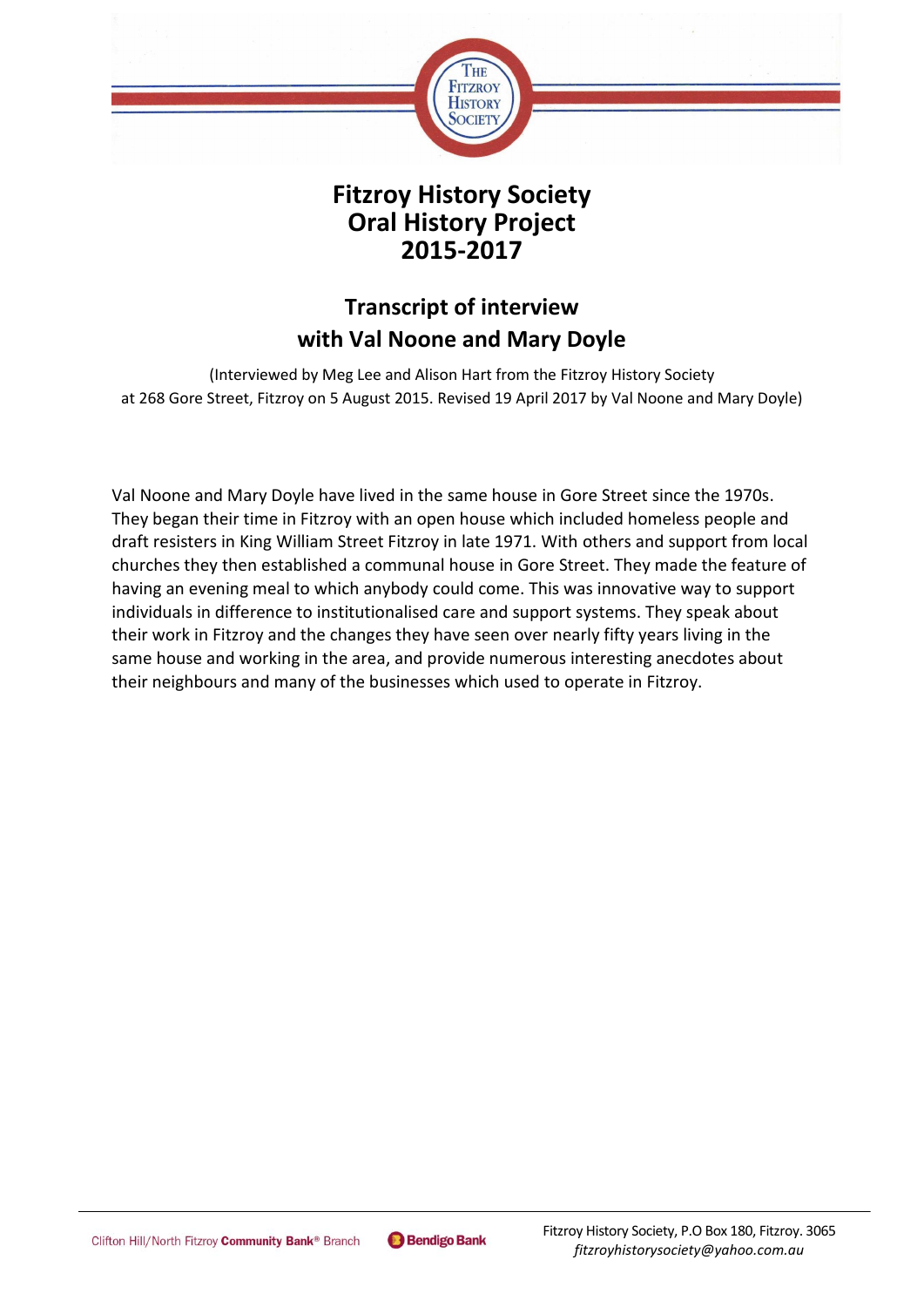

## **START OF TRANSCRIPT**

Val Noone & Mary Doyle transcript 5 August 2015

Val Noone: Well I came into Fitzroy to join a group of people led by Mary Doyle, who later became my wife, and my brother Brian Noone, who were running an open house which included homeless people and draft resisters in King William Street Fitzroy. I came in in the last weeks of 1970, but effectively I came into Fitzroy in 1971 and I joined that household.

> And to give you the overview, after many fruitless months searching for a house to rent, Mary and Brian were able to rent a property owned by the Catholic Church. In 1971, the new parish priest, a man called Gavin Fitzpatrick, replacing the absolutely superb Luigi d'Astegno who was supportive of the whole project –wanted to then extend Sacred Heart School and make that the playground, so two terraces were pulled down, one of which was the house Mary, Brian and friends were renting.

> That's also the time that the Methodist Church and the Presbyterian Church and the whole block was being flattened for the Atherton Gardens Estate. We've got photographs taken in '69 and '70 and '71 of that being pulled down and stuff like that. So that happened, then that household largely moved here, to 268, and 266 Gore Street. We wanted to keep the open house project going, but by this time we split it into two households. We came here to Gore Street in July 1971 and a few others moved to 79 Bell Street, which my brother Brian took on.

We ... it was very hard to get a property that was suitable ... for three, four, half a dozen young people and three, four, half a dozen homeless people as well. Then a group of us decided to buy a place cooperatively but banks couldn't handle that at the time. There was no provision for group ownership.

You've probably heard some of the others talk about communes in this area and so on. But we found a very friendly bank manager who said look … well we found an estate agent through a guy called Lou Hill, who was working for an estate agent, later he was a magistrate and an MLC. Lou was, in fact, a tenant here is this house and he knew it was coming on the market, and that the other one beside was coming on the market. So a group of us decided that between us we could buy the two and we knocked a hole along that wall – so we had our communal house. So to give you the overview, we came here and in 1974 Mary Doyle and I married and by 1975 we had a baby, so we then started to cut back on all that sort of thing. …and we sold off that house, 266, paid out all the various shareholders and Mary and I then bought this house, and we've actually been in this house since '71, but we've been the sole owners since '76.

Then, just to give you the overview, in 1980 when Mary's mother was very sick we considered moving out to Sunshine where she was, but we decided to stay,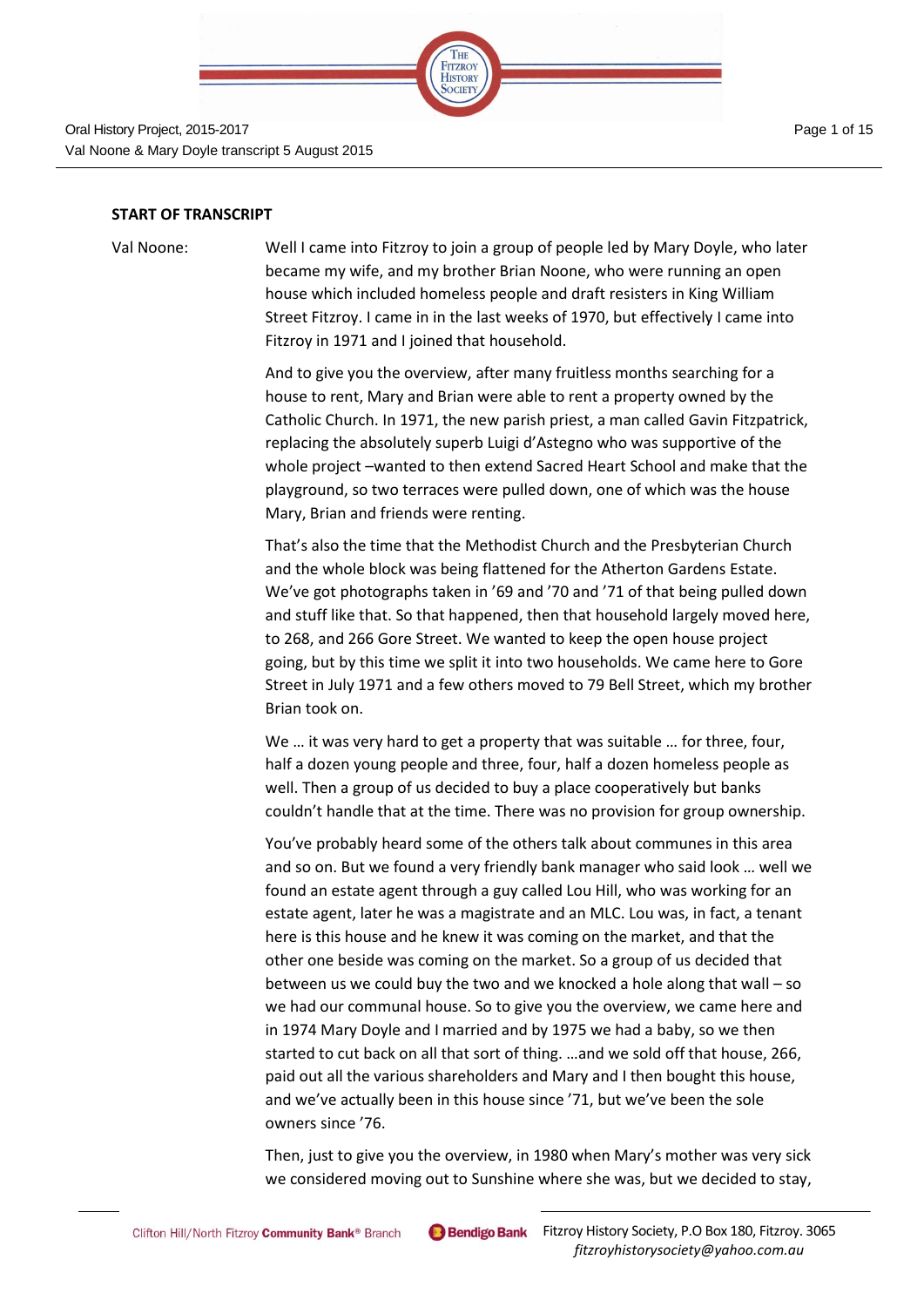

and renovated. The part that you are in now, this is the new work on this house. It was a four room [3.20] cottage with a lean-to fibro kitchen and bathroom where we're sitting now. We've got pictures of a fair bit of this stuff by the way – when I see these exhibitions down at that place across Johnston Street – 14 photographs maybe, and they call it 'an exhibition' – I thought if we put Mary Doyle's Fitzroy up, we could get 200 photographs. Facilitator 1: that was at the Colour Factory? Val Noone: Yes at the Colour factory – did you go to that? Yes they're good photos. … and about twelve months previously, they had one of Italian shops – do you remember that one? Facilitator 2: No, but I have seen the more or less permanent exhibition at the Italian Museum in Carlton [in Faraday Street] Val Noone: Oh yes, they've got that place – that's great over there. Well, Luigi d'Astegno was the parish priest at All Saints in 1968-69 and into 1970, he also went on to leave the priesthood and married as I had done, and became the key person and maybe director of COASIT, the Italian Assistance Association, which is housed in the same building as the museum. Facilitator 1: So the homeless situation in Fitzroy was very ... Val Noone: Fitzroy was known as a very low socioeconomic area, in which a large number of homeless men, the focus was on homeless men. Homeless women gravitated a bit to … there was a hostel called Regina Coeli run by the Catholic Church in Flemington Road and there was [stop to answer door – Mary Doyle enters the room]… What was the last thing we said? Facilitator 1: We were talking about COASIT and the homeless situation ... Val Noone: The homeless situation was … the person who has a great story to tell is my wife Mary Doyle. She was a social worker at St Vincent's, and she was the first social worker in what was known as the Alcoholism Clinic. There was a very innovative move in the '60s to start a clinic especially dedicated to that issue, and of course the main factors then were a large number of homeless men. Many of them were WWII veterans who had worked on the Snowy Mountains [tape stops to say hello to Mary Doyle]. …So that was a very good step forward and an innovative program. She got to know a lot of the homeless men around here and so on (06.05).

Facilitator 2: Were they young men, or mostly older?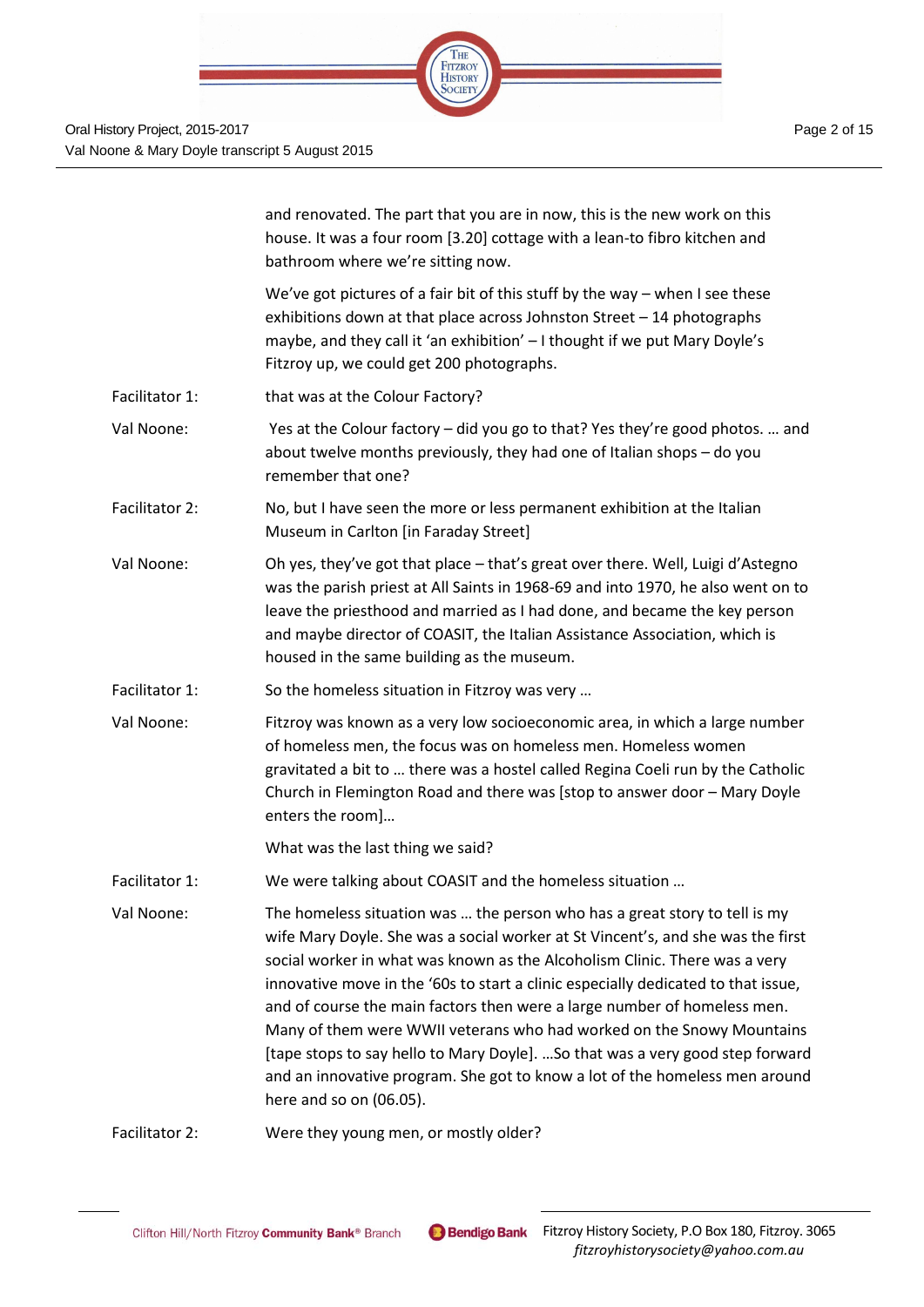| Page 3 of 15 |  |  |
|--------------|--|--|
|              |  |  |

| Val Noone:  | Well, we thought they all looked old, but for instance, a couple of the men we<br>knew very well, whose funerals we went to and so on, would have been 30 or<br>40. I'm thinking of a fella called Charlie Davis, and another one called Noel<br>Black, and they were both quite young really. But the others, what would they<br>be? They'd be returned men from the war, they'd be 45, 50 I suppose.                                                                                                                                                                                                                                                                                                                                                                                                    |
|-------------|-----------------------------------------------------------------------------------------------------------------------------------------------------------------------------------------------------------------------------------------------------------------------------------------------------------------------------------------------------------------------------------------------------------------------------------------------------------------------------------------------------------------------------------------------------------------------------------------------------------------------------------------------------------------------------------------------------------------------------------------------------------------------------------------------------------|
|             | So Mary My brother Brian had worked for a while at the Gill Memorial, and<br>then he worked at the Hanover Centre. So there were four or five young<br>people in that group. Mary Doyle, Brian  I'll put these names down for the<br>record  Brian Noone, Chris Tucker, Judy Chow, Bernard and Deirdre Slattery<br>- they started this household. And Mary became a bit of an anti-social worker<br>for a while to get away from the institutional  to try and do something on the<br>ground [unclear] see how that all worked out. So soon some of those guys<br>came and lived  we would have a sort of a mixed household. We made the<br>feature of having an evening meal to which anybody could come. That was the<br>'open house' - not everybody could stay because we didn't have enough<br>room. |
| Mary Doyle: | We wanted it to be small, to learn how to take personal responsibility for what<br>came to us.                                                                                                                                                                                                                                                                                                                                                                                                                                                                                                                                                                                                                                                                                                            |
| Val Noone:  | But there were young homeless people around in those days, but I think<br>alcohol would have been the drug of preference and methylated spirits would<br>have been the main form of drug for a number of those. They would mix<br>Fanta, or something with it. Anyway that's  to tell you how the open house<br>originated.                                                                                                                                                                                                                                                                                                                                                                                                                                                                               |
| Mary Doyle: | The open house grew out of a sense that institutions were not treating people<br>with respect. And out of our decision to try to live a simple self-sufficient life in<br>an area where homeless and disadvantaged people felt relatively safe, that is,<br>Fitzroy at the time was the nearest Melbourne had to a 'Skid Row'. Our aim<br>was to see if we could live side by side with them to share our lives, to learn.<br>and we were seeking a s 'safe haven' for discussion and action on social<br>change, for example, on the Vietnam War and the Moratorium.                                                                                                                                                                                                                                     |
|             | At no stage did we ever apply for, or accept, outside funding. We were very<br>aware of the danger that "he or she who pays the piper calls the tune".                                                                                                                                                                                                                                                                                                                                                                                                                                                                                                                                                                                                                                                    |
| Val Noone:  | then as the late '60s unfolded, the issue of the Vietnam War became a big<br>one as well. And all of us were active in the various campaigns. We had a<br>Fitzroy Moratorium Committee and a guy called John Davidson arranged the<br>showing of anti-war films over at the Uniting Church, I think by then it had<br>become the Uniting Church, what year did the Uniting Church come into<br>existence? [June 1977, The Methodist Church of Australasia, the Presbyterian<br>Church of Australia and the Congregational Union of Australia formed the                                                                                                                                                                                                                                                   |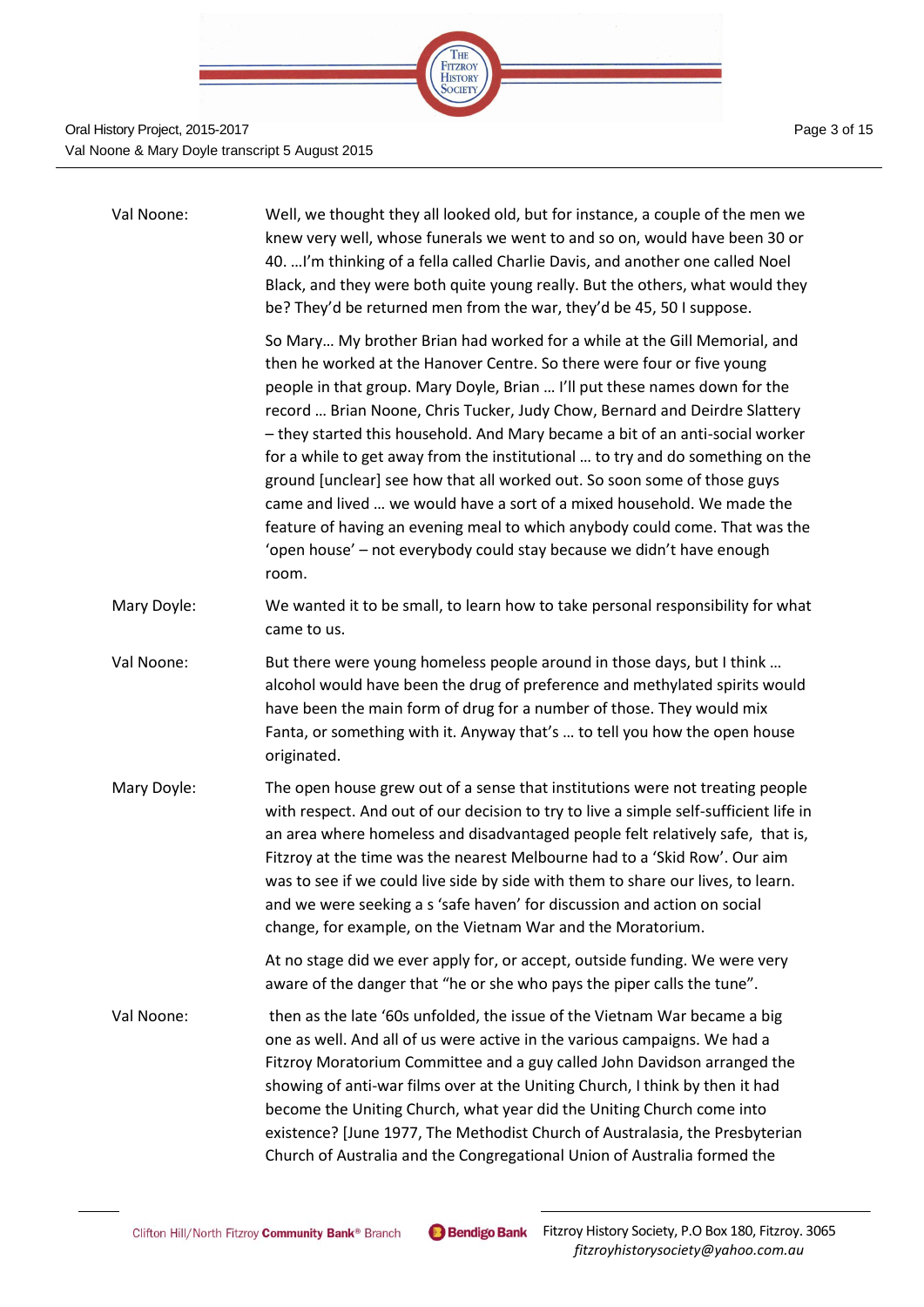Uniting Church]. About the time it was starting, anyway so we had a quite exciting six or seven years through all that stuff, you know.

THE **FITZROY HISTORY** OCIETY

Then comes the phase where we sort of cut back to being a nuclear family and stuff. A number of our friends from that activist era then started to move out, and naturally enough they are buying homes with a bit more space and so on. But we took an option to stay here, and to send our kids to school here. Our children went to primary school at Sacred Heart and to secondary school at Collingwood College, which was then called Collingwood Education Centre. It was exceptional, it was a P-12 (08.51) school and very … great group of teachers when we went there, who had combined a sort of pastoral approach towards the kids who had troubles, towards also providing a stream, a chance for others to do really well. Both our kids got into Melbourne Uni from Collingwood College.

So we've been active in the neighbourhood all through … and we've seen the fight against the freeway, we've seen the establishment of one-way streets and the street closures and so on – and we had to fight very hard. Motorists would come … we had temporary barriers for a while and they would come in and take the bluestone away and then drive their cars through, and we'd go and put the bluestone back and Council would eventually… And you get people coming in now … I hate to see residents using the one-way streets the wrong way and I think they don't know that they have a lovely quiet area because it was fought for. You don't just get streets closed off, just by chance. Because as a bit of a spin-off from the opening of the freeway, we had more clout to do that with the Council. And a terrific Mayor called, Bill Peterson, you will all know about Bill.

So anyway, we've been here … I just wanted to tell you something about all that neighbourhood stuff straight away to give you an overview of our time here. So we became active in the residents' group, we had a thing called the Gore Street Area Action Group, which we already have a talk on record from me for the Fitzroy History Society, but one thing we've done here since about the late '70s I think, is we've had a Boxing Day street party – and it's remarkable what you can do by having one event a year, which you try and get people to come together, for friendliness and neighbourliness, but also for security – it's better to know who's in your neighbourhood and stuff. And that's really … Mary's got a sizeable photo album of that from over the years and you can really trace this block over that 30 or 40 years … we've been here now for 44 years in this ... we came here on the  $11<sup>th</sup>$  of July 1971 to this house.

Facilitator 2: And there's still a lot of permanent residents here as opposed to rental properties?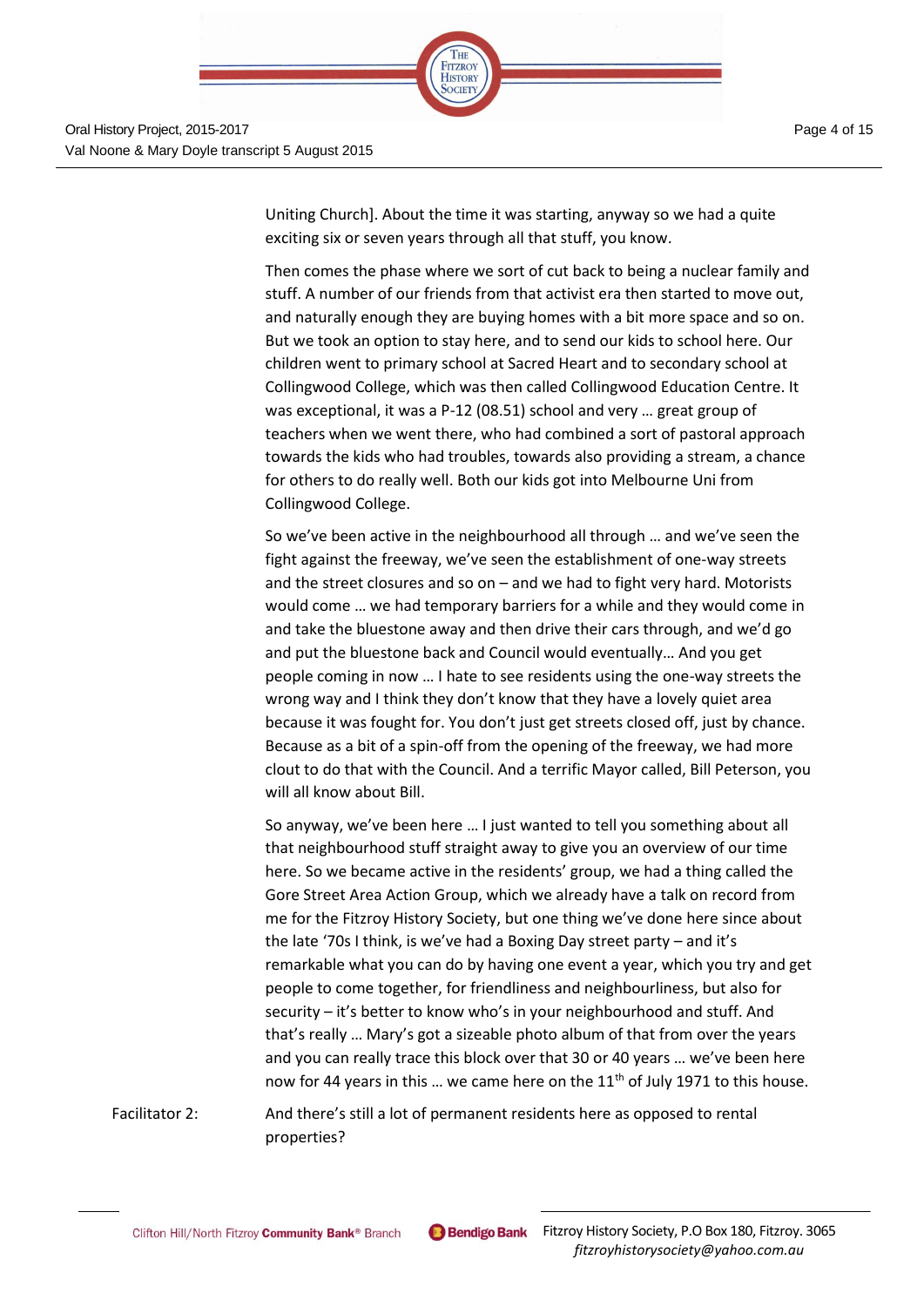| Val Noone:     | There's a mixture, a lot of  permanence is an interesting word, a lot of<br>people buy and don't stay and a lot of people rent, but there would now be<br>only one other person in this block who was here when we came in. What's a<br>block - how many houses?  ten each side or something, plus flats.                                                                                                                                                                                                                                                                                                                                                                                  |
|----------------|--------------------------------------------------------------------------------------------------------------------------------------------------------------------------------------------------------------------------------------------------------------------------------------------------------------------------------------------------------------------------------------------------------------------------------------------------------------------------------------------------------------------------------------------------------------------------------------------------------------------------------------------------------------------------------------------|
| Facilitator 1: | And you were talking about an Aboriginal family in the house that's currently<br>being renovated  were there many other Aboriginal families in this area?                                                                                                                                                                                                                                                                                                                                                                                                                                                                                                                                  |
| Val Noone:     | When we first came, that house where Lloyd Robson and Rosemary Kiss lived<br>(11.37) and where Rob and Sarah Spence and their family now live, was a<br>rooming house, you know, the upstairs veranda and the downstairs veranda<br>were closed in with fibro and there were little kitchenettes, we've been in<br>there, with those little cookers that you could put on a table, with a sort of hot<br>plate on top and a sort of grilling thing underneath them.                                                                                                                                                                                                                        |
|                | Just as we were about to take possession of 266 we had a window broken by a<br>young boy, who we chased to see where he went, and he went back into there<br>and his fierce mother and grandmother, who said he'd done no wrong  but<br>they were Aboriginal people who we got to know. But over the road in those<br>two flats, Norma, who had three children, and they were there right into the<br>'80s. They grew up with our kids, they were lucky enough to get a house<br>through the Aboriginal Housing Co-op. One reason why some of the aboriginal<br>groups moved out of Fitzroy was that they got opportunities for housing that<br>were better  instead of renting and so on. |
|                | What did you ask me about  permanency in the neighbourhood? But it does<br>seem to be fairly mobile, doesn't it?                                                                                                                                                                                                                                                                                                                                                                                                                                                                                                                                                                           |
| Facilitator 1: | You're not far from Pastor Doug Nicholl's Church there  you would have seen<br>many glorious Sundays?                                                                                                                                                                                                                                                                                                                                                                                                                                                                                                                                                                                      |
| Val Noone:     | When we came it was already a Greek Evangelical - I use that word in the<br>technical sense. So not a Greek Orthodox Church, but a Greek Protestant,<br>Evangelical Church, which must have flourished in the '60s and '50s, but by the<br>time we were here in the '70s they were all living in Bulleen and beyond,<br>coming into church. But, anyway when they sold and it was bought by  I've<br>forgotten who bought it, Cantor - the bloke who's big in art and stuff                                                                                                                                                                                                                |
| Facilitator 1: | He was into textiles and furnishing textiles and modern design                                                                                                                                                                                                                                                                                                                                                                                                                                                                                                                                                                                                                             |
| Val Noone:     | Yeh, yeh, well they took the Greek Church sign off and of course underneath it<br>was revealed "Church of Christ, Aboriginal Church, Pastor Doug Nicholls".                                                                                                                                                                                                                                                                                                                                                                                                                                                                                                                                |
| Facilitator 2: | Oh so it wasn't common knowledge until then?                                                                                                                                                                                                                                                                                                                                                                                                                                                                                                                                                                                                                                               |
| Val Noone:     | It hadn't been. We had heard, but we didn't know you see. So I got<br>photographs of that, which now the sign is gone, and through the historical<br>society we ended up getting a plaque put on the Church, through the Council.                                                                                                                                                                                                                                                                                                                                                                                                                                                          |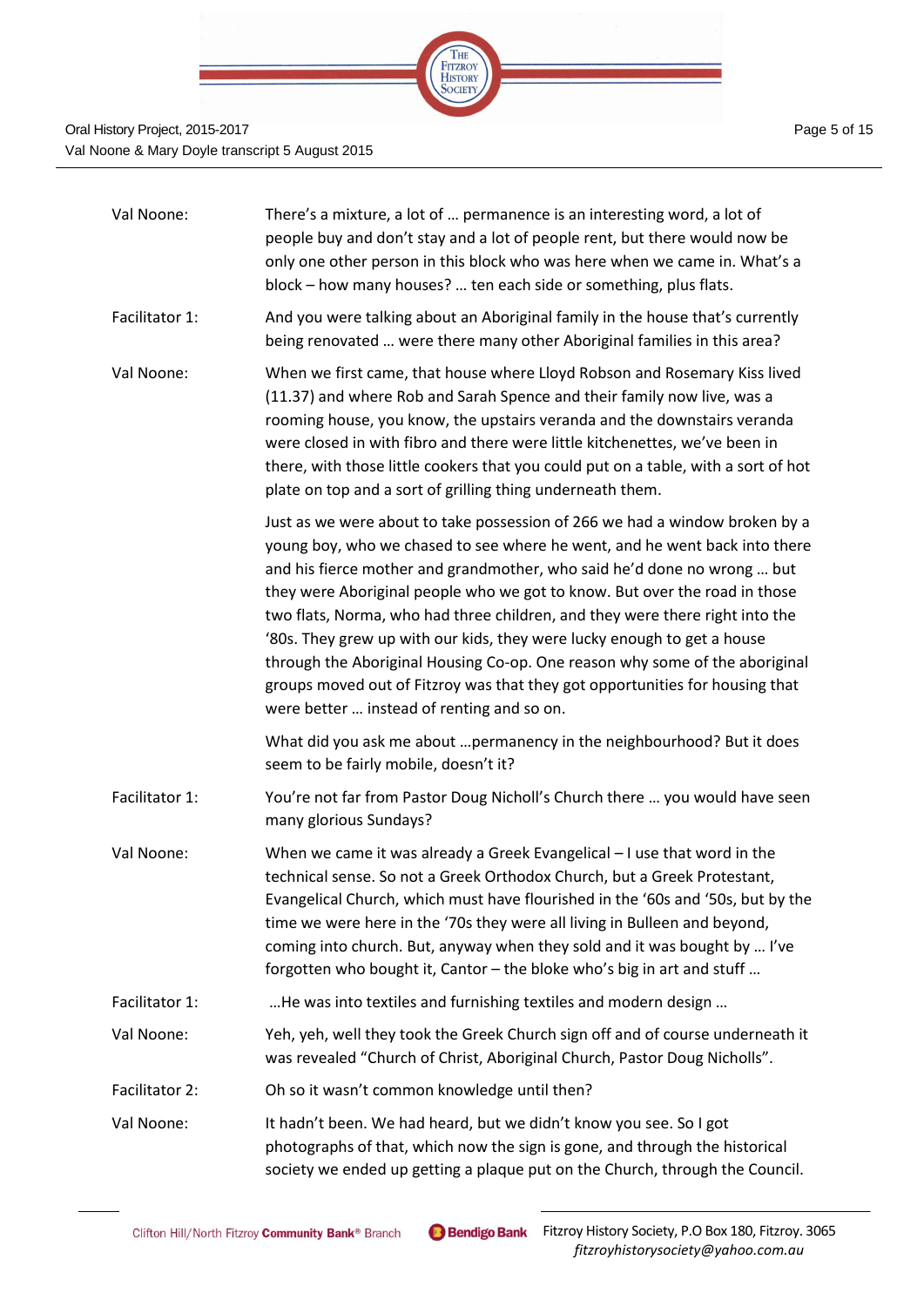Oral History Project, 2015-2017 Val Noone & Mary Doyle transcript 5 August 2015

|                | And when it came to the centenary of Doug Nicholls birth, they had a<br>memorial service, and they asked could they use that church and Rob Spence<br>and I went to  did a fair bit of work to make that possible, because the then<br>resident - Cantor - was very open minded and that, and they had a service<br>there, well, a memorial event, (14.30) for Doug Nicholls on that occasion.<br>That's good really and there's a new book out on the Aboriginal Advancement<br>League called Fighting Hard by Richard Broome and the opening chapter<br>about Fitzroy, I've re-read it twice already. I don't often re-read chapters, but<br>it's a really good little chapter or two about the early days of Aborigines in<br>Victoria. There's already been a little bit of a project in the Council looking at<br>the history of Aborigines in this area, but I think this little study is  puts that<br>account very well. |
|----------------|----------------------------------------------------------------------------------------------------------------------------------------------------------------------------------------------------------------------------------------------------------------------------------------------------------------------------------------------------------------------------------------------------------------------------------------------------------------------------------------------------------------------------------------------------------------------------------------------------------------------------------------------------------------------------------------------------------------------------------------------------------------------------------------------------------------------------------------------------------------------------------------------------------------------------------|
| Facilitator 1: | So, just going back to your street parties  Val - how extensive is your block, is<br>it just people in Gore Street?                                                                                                                                                                                                                                                                                                                                                                                                                                                                                                                                                                                                                                                                                                                                                                                                              |
| Val Noone:     | We originally only took it to between Greeves and St David, but I have to say<br>about the mobility thing of residents, the last few years we aren't getting as<br>many from the block, 'cause they sort of come and they go and stuff, but<br>we've got more people who've been around here for a while who relate back<br>to us.                                                                                                                                                                                                                                                                                                                                                                                                                                                                                                                                                                                               |
| Facilitator 2: | So do you just close off the block?                                                                                                                                                                                                                                                                                                                                                                                                                                                                                                                                                                                                                                                                                                                                                                                                                                                                                              |
| Val Noone:     | No, no we  I think we might have one year, but all that Council stuff it's<br>become fairly fraught and all that stuff. Perhaps this got stopped when they<br>started opening the supermarket on Boxing Day. We used to park a car or two,<br>so we could play cricket, but the Police came down on us like a ton of bricks,<br>and I got a fine. We now just have it  we bring out a barbeque, people bring<br>a table, and you know a Weber BBQ and a few chairs and people bring the<br>left-overs  it's Boxing Day see, so they can bring the left-overs out and we<br>run from about 12 till about 6pm and they come and go. But I really<br>recommend it, I think it's a really simple  Now with the trees if you get three<br>or four cars not to park then we claim that little area there.                                                                                                                              |
| Facilitator 1: | And who were the people that were there Val, were they young professionals,<br>families living over the time in Fitzroy that you have been here?                                                                                                                                                                                                                                                                                                                                                                                                                                                                                                                                                                                                                                                                                                                                                                                 |
| Val Noone:     | If we put our minds to it, we could tell you, the one surviving person is Maria<br>Camilleri, a Maltese migrant, who came in the 1950s, whose husband died in<br>the building of the underground railway and she's been widowed with three<br>sons. But there's been quite a strong Italian group in the next block between<br>here and Johnston Street. The Marascos and the Cardamones, I mean their<br>families have been around this area for a long time. Sam Marasco you may<br>know - he's been a character in the whole area  Sam would be a 'must'<br>interview by the way. Is he on your list? Alright then  they intermarried, the                                                                                                                                                                                                                                                                                    |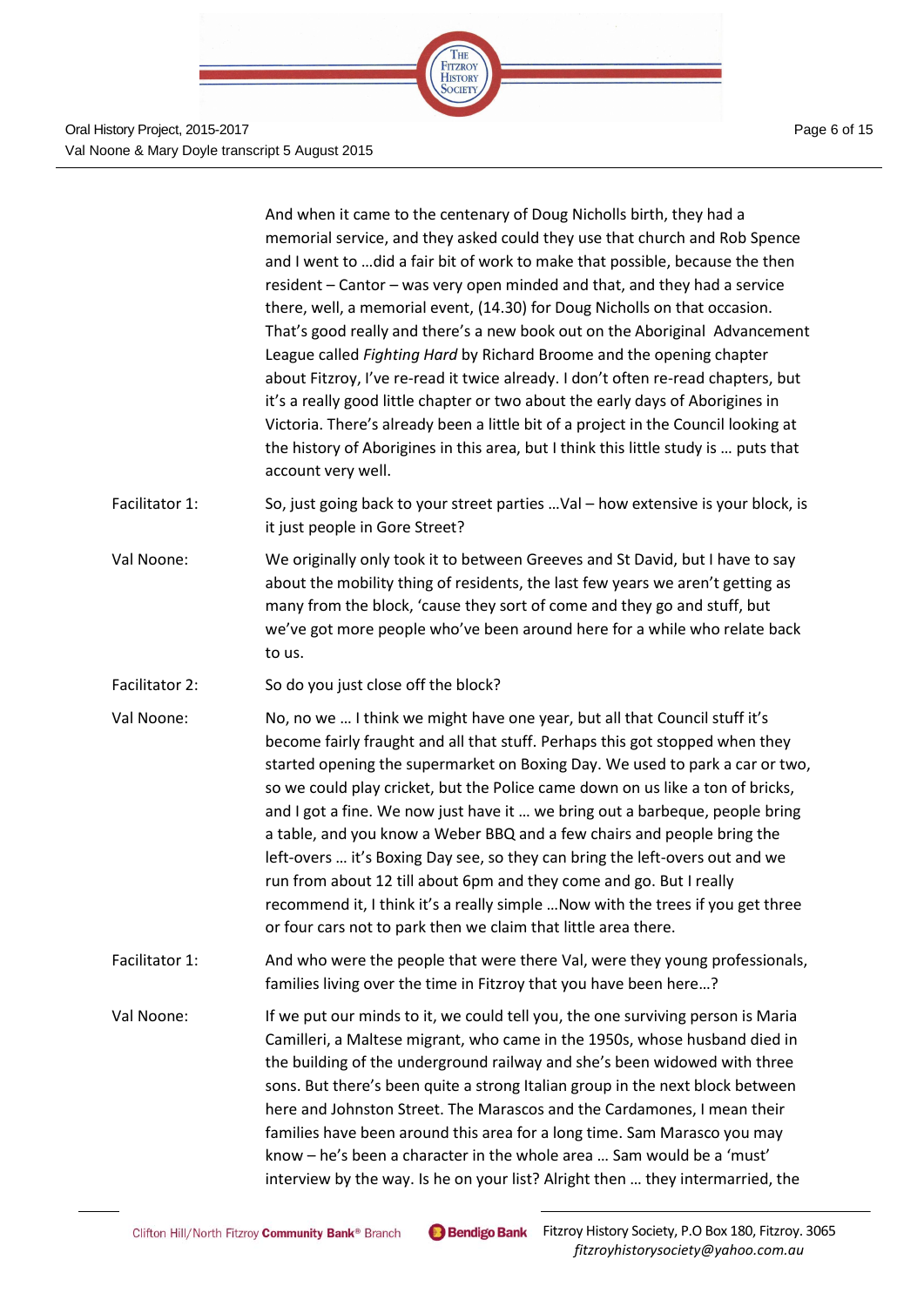|                | Marasco's parents are dead, but Sam would be, I guess, somewhere about 60 I<br>suppose now. He grew up and went to school here, but he's one of those<br>people who remembers things - and he keeps things - he's got memorabilia<br>from here to next week (17.49). Fitzroy Football Club especially, but also<br>Italians in Fitzroy and stuff  Sam would love to be a part of it - I told him this<br>was going on. He really knows, he'll tell you all about the Fitzroy Football Club.<br>I was going to say something else about Sam and that whole area                                                                                                                                                                       |
|----------------|--------------------------------------------------------------------------------------------------------------------------------------------------------------------------------------------------------------------------------------------------------------------------------------------------------------------------------------------------------------------------------------------------------------------------------------------------------------------------------------------------------------------------------------------------------------------------------------------------------------------------------------------------------------------------------------------------------------------------------------|
|                | there's the Italian group there, but there were a fair number of Greek<br>people. The milk bar on the corner of George and St David Streets and the milk<br>bar on the corner of George and Moor Streets which were both running and<br>thriving when we came in here - the one on George and Moor lasted till<br>almost 2000  They were busy businesses you know. We used both of them                                                                                                                                                                                                                                                                                                                                              |
| Facilitator 2: | And you'd get groceries and stuff there, not just bread and milk?                                                                                                                                                                                                                                                                                                                                                                                                                                                                                                                                                                                                                                                                    |
| Val Noone:     | Yes, fill-ins and  I mean there was no supermarket here until the '80s. I mean<br>there was Coles down the other end. But I remember the Coles down the<br>other end when it still had the stained wood counters and all that sort of stuff.<br>So we've seen a lot of changes.                                                                                                                                                                                                                                                                                                                                                                                                                                                      |
|                | The changes in the area - the ethnic  So Greeks were strongest in  that's<br>what I was going to tell you about  Joy Damousi has written about  she gave<br>a talk to the historical society                                                                                                                                                                                                                                                                                                                                                                                                                                                                                                                                         |
| Facilitator 1: | She's a professor at Melbourne Uni                                                                                                                                                                                                                                                                                                                                                                                                                                                                                                                                                                                                                                                                                                   |
| Val Noone:     | Yes, she's an ace historian on other things  So I'm a sort of funny interviewee<br>in a way - I mean my own story is interesting, but I'm also sort of semi-<br>professionally interested in the history of the whole thing anyway. So I'm<br>happy to just  if this is a bit of a jumble take it as you find it and                                                                                                                                                                                                                                                                                                                                                                                                                 |
|                | Well, anyway a number of the Greeks are still scattered but they're dying off<br>now, but the number of Greek households in this immediate half mile area is<br>still  the Italians and Greeks by and large, and I don't know what the<br>sociologists would say, by and large the Italians and the Greeks following what<br>the Australians had done twenty or thirty years before, moved out in a bit of<br>an arc to the north and north-east. The Irish strains, well the old Australians of<br>Fitzroy and Collingwood I think sort of moved up the line more than out that<br>way. I think the Italians and Greeks went to new suburbs like Bulleen and<br>Balwyn and stuff - they're very strongly Italian and Greek I think. |
| Facilitator 1: | Who were the agitators for action for improving the neighbourhood Val, like<br>the supermarket and the one-way streets - were you the genesis of that?                                                                                                                                                                                                                                                                                                                                                                                                                                                                                                                                                                               |
| Val Noone:     | No, it was a very widespread social movement, it's hard to separate (20.59)<br>just how it all happens, but the upsurge of residents groups coincides with the                                                                                                                                                                                                                                                                                                                                                                                                                                                                                                                                                                       |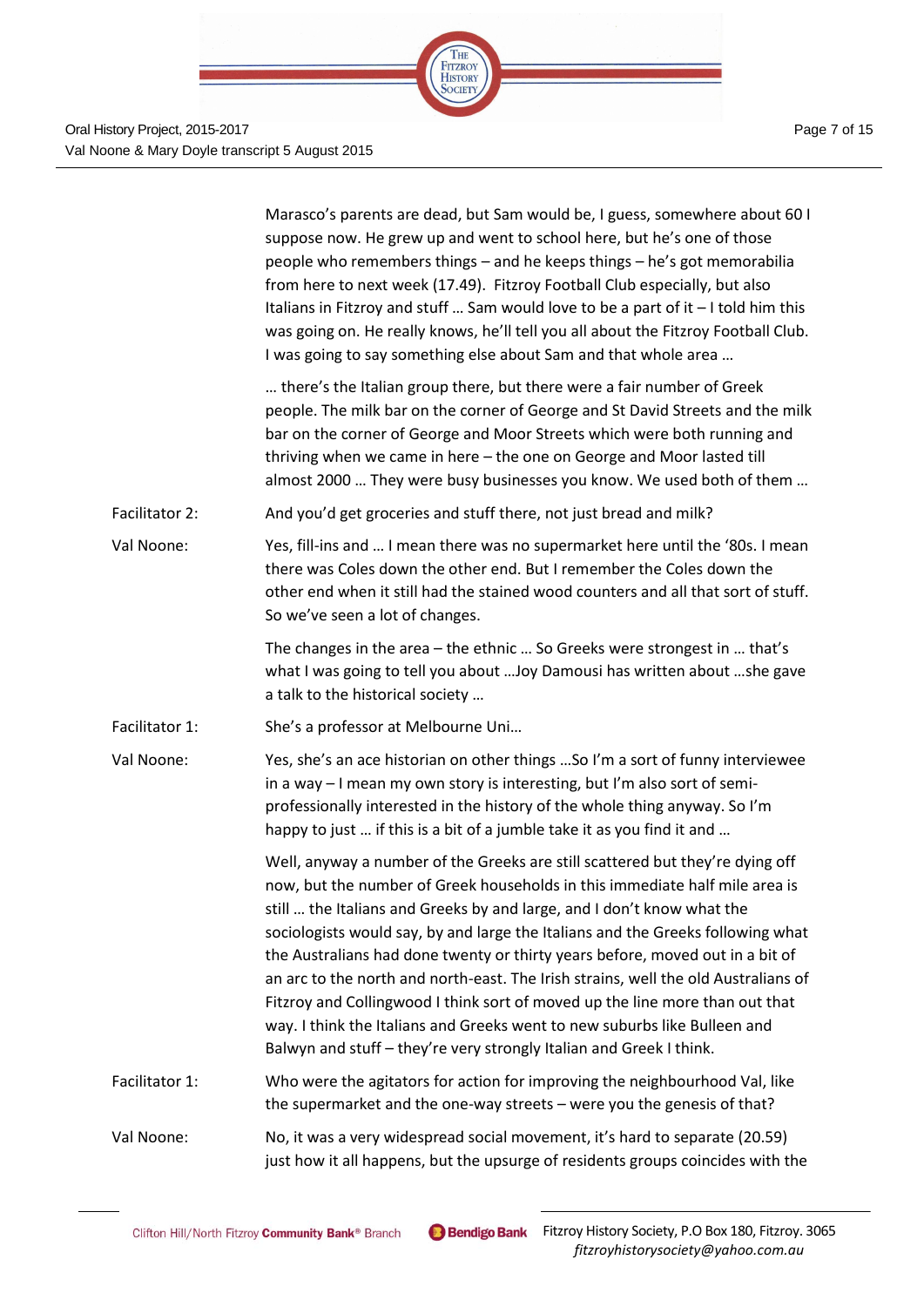

opposition to the Vietnam War, it coincides also with the upsurge of interest in Aboriginal rights, the referendum around '67 and the support for land rights.

Facilitator 2: Do you think the Vietnam War thing was a little bit of a catalyst for getting people together?'''

Val Noone: It was a very big catalyst, but I think the movement was underway anyway – I'm a bit interested in sorting that out actually  $-1$ 've been asked to give a talk to a group of, what's called the Old Paradians – people who went to the Christian Brothers College Parade, my cohort. And the title I've given it is 'The old New Australians 1945-1975'. You know, what happened to that group as we grew up and … I'm born in 1940, for the record there, and I was born in South Melbourne and I had the first six years of my life there, and then we moved out to Bentleigh, and that was then out in the sticks. My parents were working class, my father was a fitter and had been a blacksmith, and my mother was a dressmaker, and I got scholarships that got me into secondary college and then I went to study to be a priest, and then as you heard by the 1970s, I left the priesthood and got married and so on.

> I mention all that to say – something I was going to say – what happened to this cohort of people, I look at things like the folk music revival of the 1960s gave a greater sense of community – it's all connected and of course of which the biggest catalyst was the Vietnam War because you were actually at loggerheads with the State, you were at odds with the Government and the whole social system. So we started to think we needed another sort of society … I think we had been brought up in a period of unprecedented prosperity. 1945, most people of my … I'll speak for my generation – though our fathers and mothers still had to work overtime to get that money, it wasn't a piece of cake for them, the great post-war economic boom – they all worked after hours, extra hours, overtime on weekends. But we did get more. We got refrigerators and cars and things and so on. And education, with the Commonwealth scholarship people could get into Uni. But it's also this period of this great anxiety about nuclear war. You know we grew up since 1945 thinking there could be war, once China and Russia got the bomb and all that stuff. So I think there's a few things ticking away whereby we start to question the consumer society in some small way, you know the move to communes and wholemeal bread and brown rice and brown sugar.

Mary has a great story about the homeless men sitting around this table, and when she put brown sugar on the table they said "Oh gee you must really be going bad", and they all went out and bought sugar for us.

But that awareness of the environmental stuff was all ticking (24.10) away. We hosted here, we had a group house, so I remember people coming for the first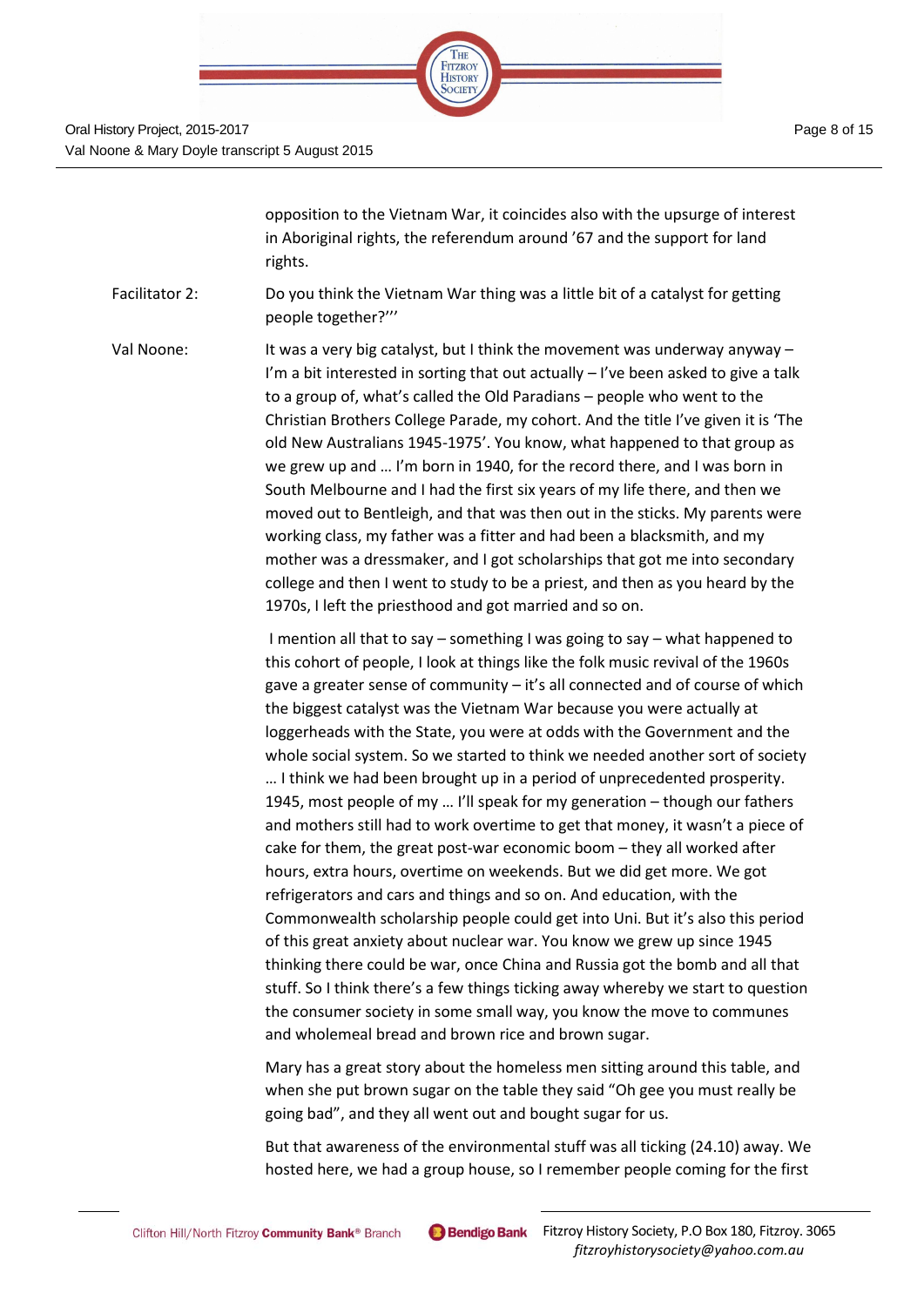|                | Radical Ecology Conference, in about '72 or '73 and people came from<br>interstate. I wasn't in that particular organisation, but our good friend Geoff<br>Lacey was, and there was a period I think, of people thinking about themselves<br>in not just self-promotion. You know I think sometimes they try to portray the<br>protest movement as self-indulgent, and all the talk about marijuana doesn't<br>help that. You know people who promote marijuana as the symbol of the<br>revolution, you know I think that is a mistake. Certainly some people went<br>down that path, but I think there was a period when a whole group of this<br>cohort of people took an interest in homeless people, Aboriginal people,<br>Vietnamese people and stuff. There's really quite a high moral aspect to this. |
|----------------|---------------------------------------------------------------------------------------------------------------------------------------------------------------------------------------------------------------------------------------------------------------------------------------------------------------------------------------------------------------------------------------------------------------------------------------------------------------------------------------------------------------------------------------------------------------------------------------------------------------------------------------------------------------------------------------------------------------------------------------------------------------------------------------------------------------|
| Facilitator 1: | Which reminds me Val, of the Green Movement in Sydney harbour, to save<br>those Moreton Bay figs, which was an activist group coming from the Unions.<br>We are workers, but we have a conscientious consideration for the type of<br>work we are doing and we don't want to take those fig trees.                                                                                                                                                                                                                                                                                                                                                                                                                                                                                                            |
| Val Noone:     | Wasn't that a great moment - those Green Bans and Jack Munday.                                                                                                                                                                                                                                                                                                                                                                                                                                                                                                                                                                                                                                                                                                                                                |
| Facilitator 1: | Well showing anti-war films to the locals Val -                                                                                                                                                                                                                                                                                                                                                                                                                                                                                                                                                                                                                                                                                                                                                               |
| Val Noone:     | Yes that was fun                                                                                                                                                                                                                                                                                                                                                                                                                                                                                                                                                                                                                                                                                                                                                                                              |
| Facilitator 1: | That would have generated a few conscientious objections?                                                                                                                                                                                                                                                                                                                                                                                                                                                                                                                                                                                                                                                                                                                                                     |
| Val Noone:     | Well, as always, we did things like door knocking and putting out leaflets. We<br>were into talking to people where they were at. But you also had the  the<br>Greeks have always had a fairly left-wing group around, but there were<br>Macedonians, and Serbs and all sorts of groups; and they always had their<br>own internal differences and so on. But we got support. I remember a bloke<br>called Slobodan, a tram driver on the Serbian side - he became a big activist in<br>our anti-Vietnam stuff.                                                                                                                                                                                                                                                                                               |
|                | But all that story probably needs to be taken a bit more slowly and written<br>out, but I'm happy to give you a few leads.                                                                                                                                                                                                                                                                                                                                                                                                                                                                                                                                                                                                                                                                                    |
| Facilitator 1: | In terms of the activist movements around Melbourne for the Vietnam War -<br>Fitzroy must have been pretty strong in that, to the point culminating in the<br>Moratorium?                                                                                                                                                                                                                                                                                                                                                                                                                                                                                                                                                                                                                                     |
| Val Noone:     | When you watch movie clips about the '60s and stuff they always show these<br>clips about students, because a number of the people that had gone into<br>media had come out of that background and they remember that, its stuff<br>you got confrontations and stuff. But I think the strength of the Moratorium<br>movement was that it was pretty suburban. I'm actually backing away from<br>saying that (27.14) Fitzroy was the strength  Fitzroy was good, but the<br>strength was that you had groups in Moorabbin, Heidelberg and Sunshine and<br>Preston and I remember a discussion and somebody said "Oh they're all little                                                                                                                                                                         |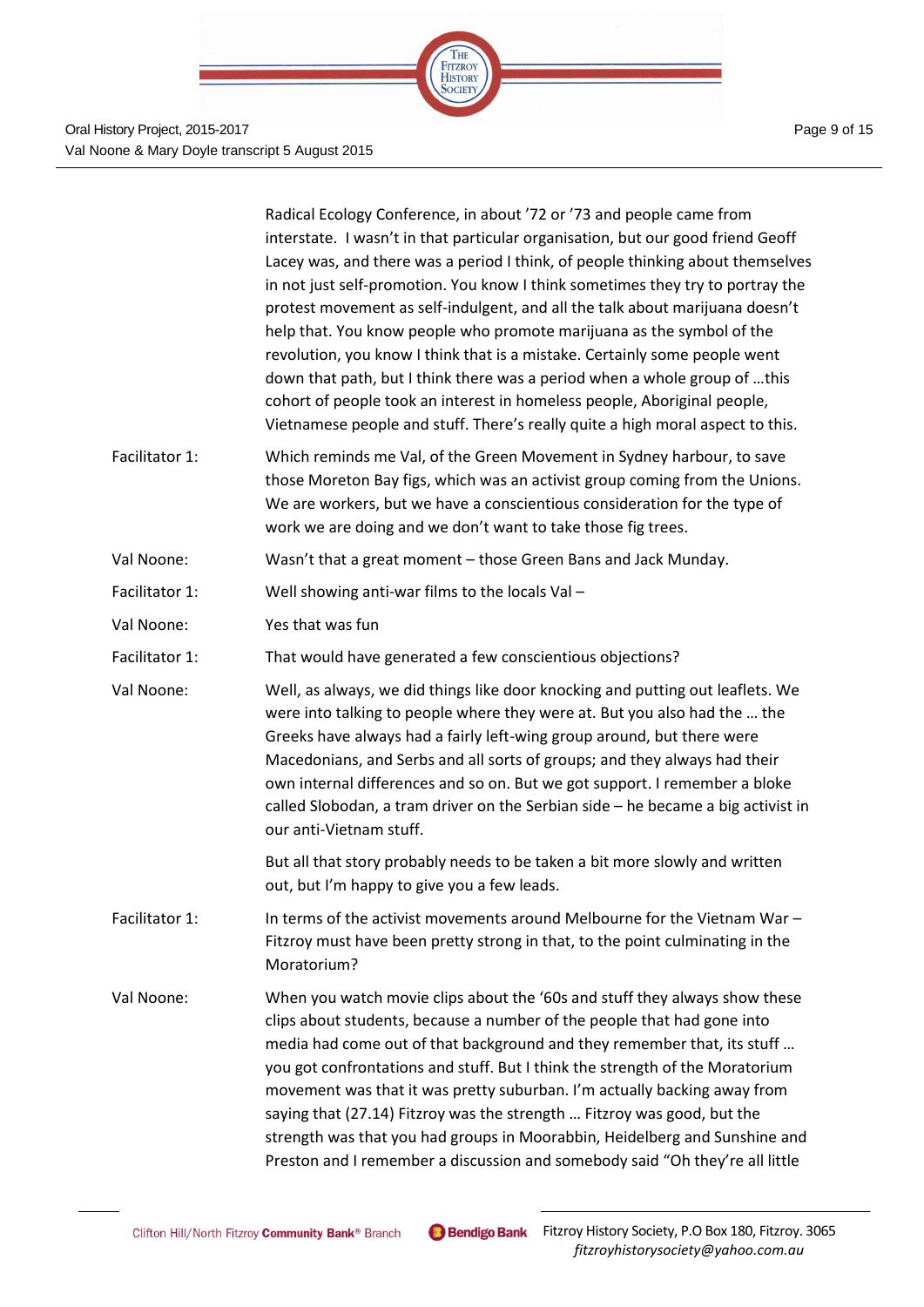

|                | old ladies joined the moratorium, they're not very radical" I remember Joe<br>Broderick saying "That's the strength of it, that you have got the little old<br>ladies". We didn't just have little old ladies, because of course we had young<br>people as well. But it was an extraordinary moment that you had people of all<br>sorts and shapes and sizes.                                                                                                                                                                                           |
|----------------|---------------------------------------------------------------------------------------------------------------------------------------------------------------------------------------------------------------------------------------------------------------------------------------------------------------------------------------------------------------------------------------------------------------------------------------------------------------------------------------------------------------------------------------------------------|
| Facilitator 1: | It's almost to the point that Fitzroy's made a commitment of naming that<br>square opposite the library Whitlam Square.                                                                                                                                                                                                                                                                                                                                                                                                                                 |
| Val Noone:     | On that corner where the Ralph McLean statue, or whatever it is $-1$ hadn't<br>been more than a week in Fitzroy when I went around in the morning to get<br>my newspaper from the shop that was on that corner opposite The Napier<br>Hotel and it had been pulled down overnight. The demolition of that corner<br>was done very rapidly.                                                                                                                                                                                                              |
|                | Then I think, you'd have to ask the people who know council, Renata Howe<br>and them would know this - I then think the community groups got active and<br>said "You're not going to put a development up there", and the Council I think<br>bought that land. Do Council own that land?                                                                                                                                                                                                                                                                |
| Facilitator 1: | I think it's a public space now. So was that the beginning of the redevelopment<br>in that area do you think? What else do you remember?                                                                                                                                                                                                                                                                                                                                                                                                                |
| Val Noone:     | The pulling down of the Atherton Estate area is the big one. That's the last<br>time a high-rise was put up. From there no further. So the opposition to that<br>failed, but the opposition to that  but in particular Brookes Crescent is the<br>turning point $-$ you follow that                                                                                                                                                                                                                                                                     |
| Facilitator 1: | Laurie O'Brien and Keith, who was in the history group when I first joined, they<br>were very involved in that.                                                                                                                                                                                                                                                                                                                                                                                                                                         |
| Val Noone:     | The group around Brian Howe and Arthur Falkner, are you aware of  what<br>was it called?  based in the church in Napier Street, down by Gertrude which<br>is now in private hands? Centre for Urban Action is what they called<br>themselves. But all sorts of groups came in behind the Brookes Crescent fight<br>and that stopped them, they never did another high-rise after that. And they<br>did the walk-ups, and they did the renovations  I mean some of them, they<br>just renovated old terraces, but they also built one or two levels too. |
| Facilitator 2: | So when was it they wanted to put a high-rise up in Brookes crescent?                                                                                                                                                                                                                                                                                                                                                                                                                                                                                   |
| Val Noone:     | Oh yes they wanted to put them everywhere, that was '73 or 4 (30.34).                                                                                                                                                                                                                                                                                                                                                                                                                                                                                   |
|                | One group in that whole thing is young conscientious objectors and draft<br>resisters on the run from the police. I mean we'd have had a fair few coming<br>and stayed with us over those years you know.                                                                                                                                                                                                                                                                                                                                               |
| Mary Doyle:    | Including Roger Napthine                                                                                                                                                                                                                                                                                                                                                                                                                                                                                                                                |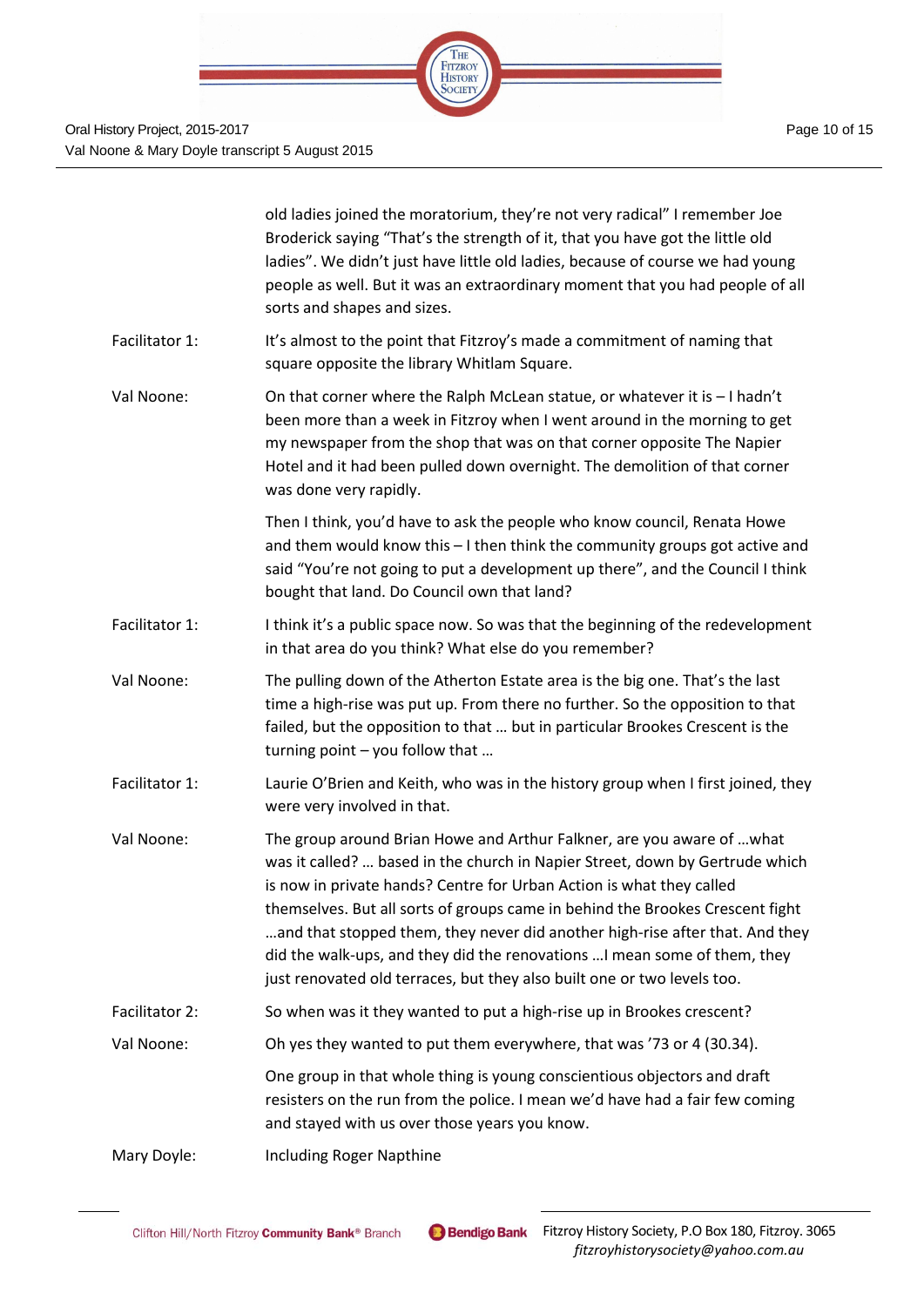| Val Noone:     | Roger Napthine, the brother of the former Premier. Yes we ran into him at Ex<br>Libris the book festival at Port Fairy two or three years ago, I was speaking<br>down there and he made the speech - and I said I knew your brother Roger<br>and I was impressed with him as a person, he didn't say "we've gone our own<br>ways Roger and I"' He just said talked about Roger's health problems. He<br>obviously respected him and respected Roger's friends, it was very nice.                                                                                                                                                                                                                                                                                                                                                                                    |
|----------------|---------------------------------------------------------------------------------------------------------------------------------------------------------------------------------------------------------------------------------------------------------------------------------------------------------------------------------------------------------------------------------------------------------------------------------------------------------------------------------------------------------------------------------------------------------------------------------------------------------------------------------------------------------------------------------------------------------------------------------------------------------------------------------------------------------------------------------------------------------------------|
|                | I've tried to give you a picture of the years we've been here in one go and<br>there's a million stories in between.                                                                                                                                                                                                                                                                                                                                                                                                                                                                                                                                                                                                                                                                                                                                                |
| Facilitator 1: | Val, can you give us a sense of where you bought your things and how you<br>bought them. I mean you talked about the original Coles store  the original<br>counters and so forth.                                                                                                                                                                                                                                                                                                                                                                                                                                                                                                                                                                                                                                                                                   |
| Val Noone:     | We had phases of doing Vic Market, but we actually joined a fruit and vegie<br>co-op before Friends of the Earth started we had a bloke called Justin<br>Moloney used to go down at 5am to the wholesale  there are lots of those<br>things that are thought now to be the latest ideas, but we were doing them in<br>those years. We shopped at Sammy Lefkatiditis fruit and vegie shop, that's<br>where we got our fruit and vegies. Sammy's place, Sammy and Kathy,<br>Sammy's just died. He's either related to, or closely connected to some of<br>these Greek families in this area, but he actually lived at Altona. Sammy's shop<br>was in Smith Streeet where the electronic goods place beside the  right at the<br>bottom here, near the chipper, the Rock Salt and Vinegar. When you talk to<br>Mary, it'd be better to ask her about where we shopped. |
|                | Well I'm a bit different, I started buying from Friends of the Earth, which was<br>then Soul Food came in. Friends of the Earth and Soul Food both started<br>organic stuff. One of the guys who worked at Soul Food, John Gordon, then<br>started a stall at the market, so there are now three to four organics stalls at<br>Vic Market, but there wasn't initially. I still shop at Vic Market, but I really<br>haven't got my thoughts marshalled on where we shopped.                                                                                                                                                                                                                                                                                                                                                                                          |
| Mary Doyle:    | There's a story that some people can remember of this person, Val, going<br>round to the corner of George and St David's in his dressing gown to get milk<br>from the milk bar.                                                                                                                                                                                                                                                                                                                                                                                                                                                                                                                                                                                                                                                                                     |
| Val Noone:     | Well it's our neighbourhood that we owned and [laughs] (34.53).                                                                                                                                                                                                                                                                                                                                                                                                                                                                                                                                                                                                                                                                                                                                                                                                     |
|                | Talking about food and stuff, when we had that open house, the homeless<br>guys were a range, some of those guys are not right out of it, right, and there<br>were a couple of them there, in particular Jimmy Scanlon who had a sort of a<br>shed at the back of Lamana's. There was another Italian fruit shop up there in<br>Smith Street  not far back from Gertrude Street, about where that Japanese<br>restaurant is now and that was Lamana's fruit shop and he used to earn his<br>keep by unpacking the fruit boxes in the morning when they came in. But he                                                                                                                                                                                                                                                                                              |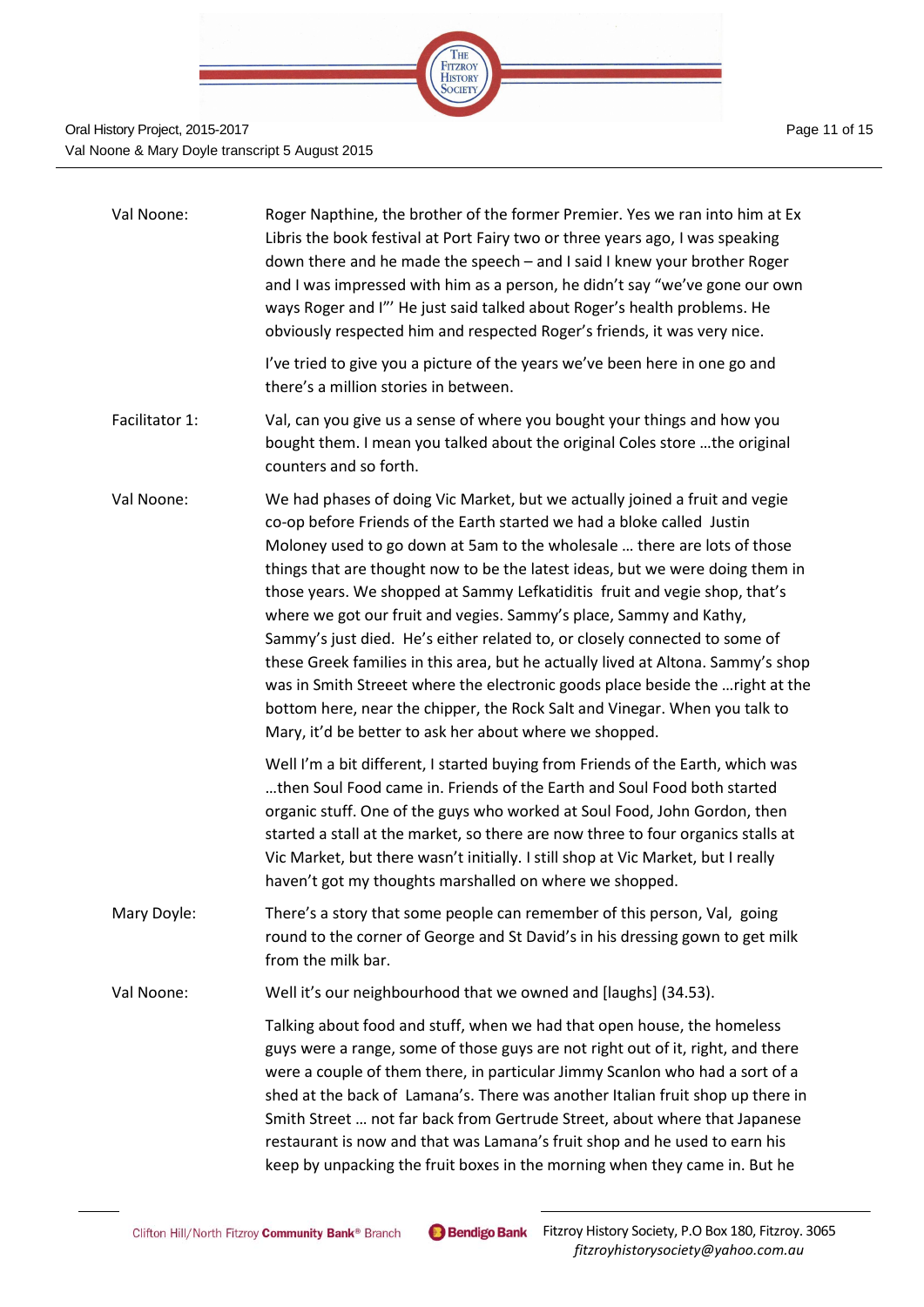

Val Noone & Mary Doyle transcript 5 August 2015

would keep us supplied with fresh fruit and vegies. I mean, the common table, people would bring stuff. If they went to the Salvos and got given a loaf of bread or a cake they'd bring it and put it on the table. I mean sharing has a momentum of its own. Facilitator 1: Did all your neighbours work full-time Val? What sort of jobs would they have had? Val Noone: Well our household was self-sufficient, we never had a grant from any organisation or church or government, we always …enough of us were working that we always … I worked, I had a job right through '71 driving for Sunicrust. Mary worked at Cardboard Converters – what was it called? Paper Converters. Mary Doyle: But our neighbours ... Val Noone: Well lets work our way through that … Mary Doyle: George Watts was well and truly retired… Val Noone: Not when we first came. George Watts was sort of like the tally clerk down at the British United Shoe Machinery. You know that that whole area was dominated by …Those units behind you, that converted warehouse and that grey painted place was joined together with the three-storey, now four- storey joint on the corner which you'd probably know as – well it's Dummets anyway. That was all Dummets Shoes, and we'd come in here and you'd now be hearing clickety clack clack, clickety clack clack clack. "Would Mr Brown please come to the front and bring up the product, you know, whatever it was." So the shoe industry was still very big, leather, and printing was big in this area. George was … he must have been able with books and stuff like that. He was in the Masonic Lodge which was a feature of life in the area and he would go out on Tuesday night with his dicky suit and all that stuff and I would think the British United Shoe Machinery was pretty much the same as George, but he was a great neighbour to us. Our neighbours on the other side, Ian Murphy worked at the brewery and his wife Beryl worked at Briggs and Neeter … Mary Doyle: When we wanted to do an extension he came in here, this was the back veranda, and he said "What do you want to do an extension for"? and we said "My mum might be coming to stay" and he said "Why don't you just put a bit of something across here, you know just close off a bit… I spent most of my … ". Well he wouldn't have said adulthood, sleeping on the front veranda upstairs …he was sixteen, and before that he was living in a house in St David, between Gore and Smith, and he lived till he was 95, so his whole life he was living … In 1983 or 2 or something, when we were doing it, or … 1980, he was disgusted to think we were going to extend.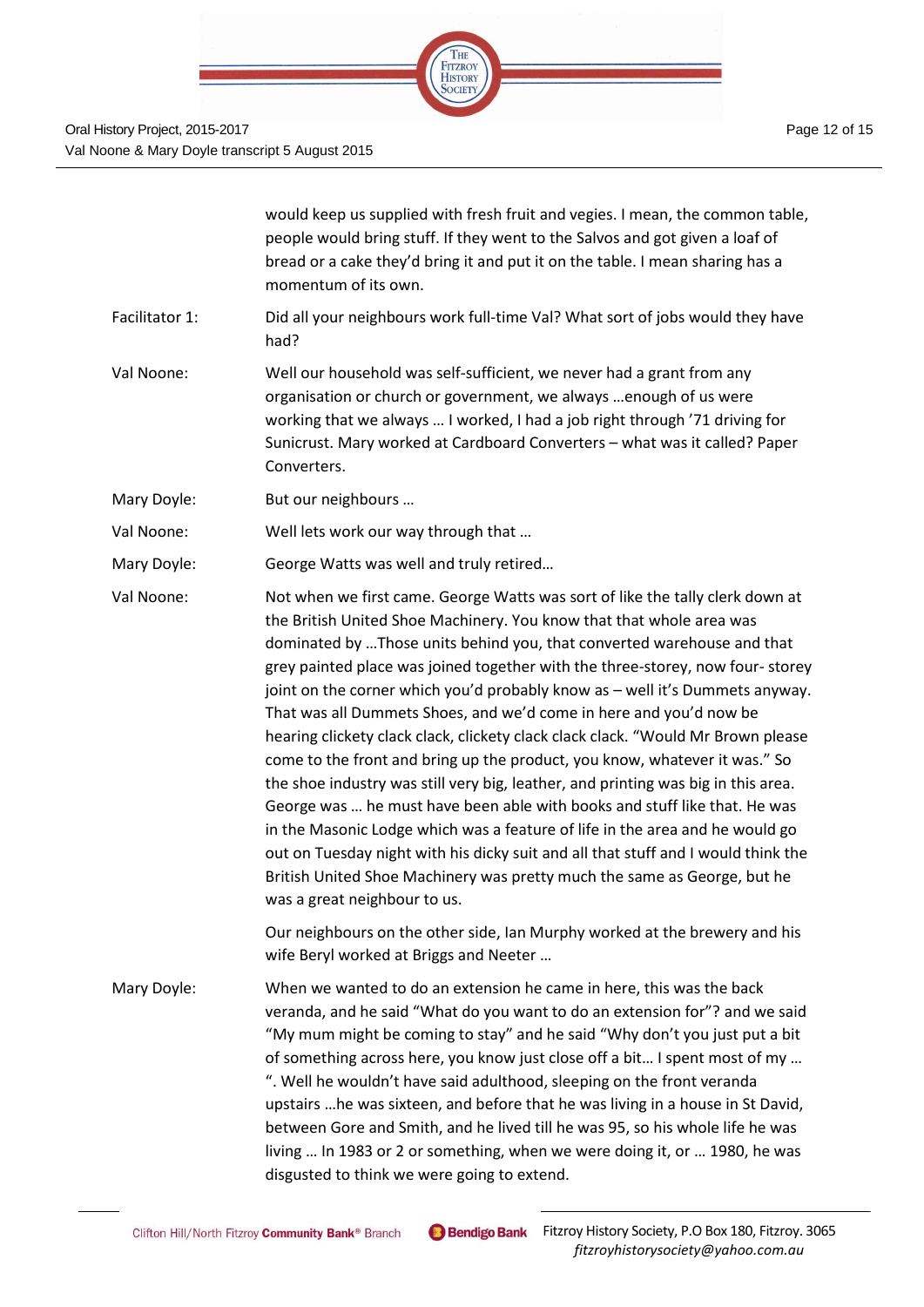

| Val Noone:     | Instead of just putting the fibro on the front veranda and  He grew up, as a<br>boy, sleeping behind a canvas blind on the upstairs veranda. Remember those<br>canvas blinds that they had, with little doorways in them and little windows in<br>them.                                                                                                                                                     |
|----------------|-------------------------------------------------------------------------------------------------------------------------------------------------------------------------------------------------------------------------------------------------------------------------------------------------------------------------------------------------------------------------------------------------------------|
| Facilitator 2: | And was that relatively common in                                                                                                                                                                                                                                                                                                                                                                           |
| Val Noone:     | Yes                                                                                                                                                                                                                                                                                                                                                                                                         |
| Mary Doyle:    | 264 was built out onto the veranda and then 258 where the kids cleaned the<br>[speaking over] that was built out like that as well.                                                                                                                                                                                                                                                                         |
| Facilitator 2: | I'm guessing people didn't bother with permits                                                                                                                                                                                                                                                                                                                                                              |
| Val Noone:     | No I wouldn't think so.                                                                                                                                                                                                                                                                                                                                                                                     |
| Mary Doyle:    | But they were rooming houses                                                                                                                                                                                                                                                                                                                                                                                |
| Val Noone:     | Or extended families, you forget how many, I mean this site there were<br>probably about eight people                                                                                                                                                                                                                                                                                                       |
| Facilitator 1: | And that's what we're going back to  more intensive housing Now Val, most<br>of those people had full-time work?                                                                                                                                                                                                                                                                                            |
| Val Noone:     | So, yes, Mary started George retired midway through our time here, but he<br>was a clerk some sort of he kept some of the books of what came and went<br>down at the Shoe Machinery. On our block, in 264, Ian Murphy worked at the<br>brewery                                                                                                                                                              |
| Facilitator 2: | So people tended to work locally?                                                                                                                                                                                                                                                                                                                                                                           |
| Val Noone:     | Yes, I mentioned Maria Camilleri's husband worked on construction, on the<br>underground, and was killed on that. Alma was a widow, we could probably do<br>a bit of a run-around, get some idea                                                                                                                                                                                                            |
| Mary Doyle:    | The two houses that are between 280, and 268, there's 270 and 272, the next<br>two houses were all part of this Mattei Brothers                                                                                                                                                                                                                                                                             |
| Val Noone:     | Plaster statue business - are they on your list? (41.36)                                                                                                                                                                                                                                                                                                                                                    |
| Facilitator 2: | I'm not sure we are catching you Mary, if you could move a bit closer?                                                                                                                                                                                                                                                                                                                                      |
| Mary Doyle:    | 274 and 276 were part of a complex which was based in Mattei brothers, M-A<br>double T-E-I, I think, and they                                                                                                                                                                                                                                                                                               |
| Facilitator 1: | They're down there on Johnston Street                                                                                                                                                                                                                                                                                                                                                                       |
| Mary Doyle:    | Mattei Brothers had those two houses, the Church and all the houses along<br>Greeves Street, and along into Hargreaves - there were a whole lot of little<br>cottages and all of those little cottages, plus the two on this side, plus the<br>Church were all Mattei Brothers plaster cast statues. And somewhere in the  I<br>don't know when '80s, they sold and they actually came in and invited us to |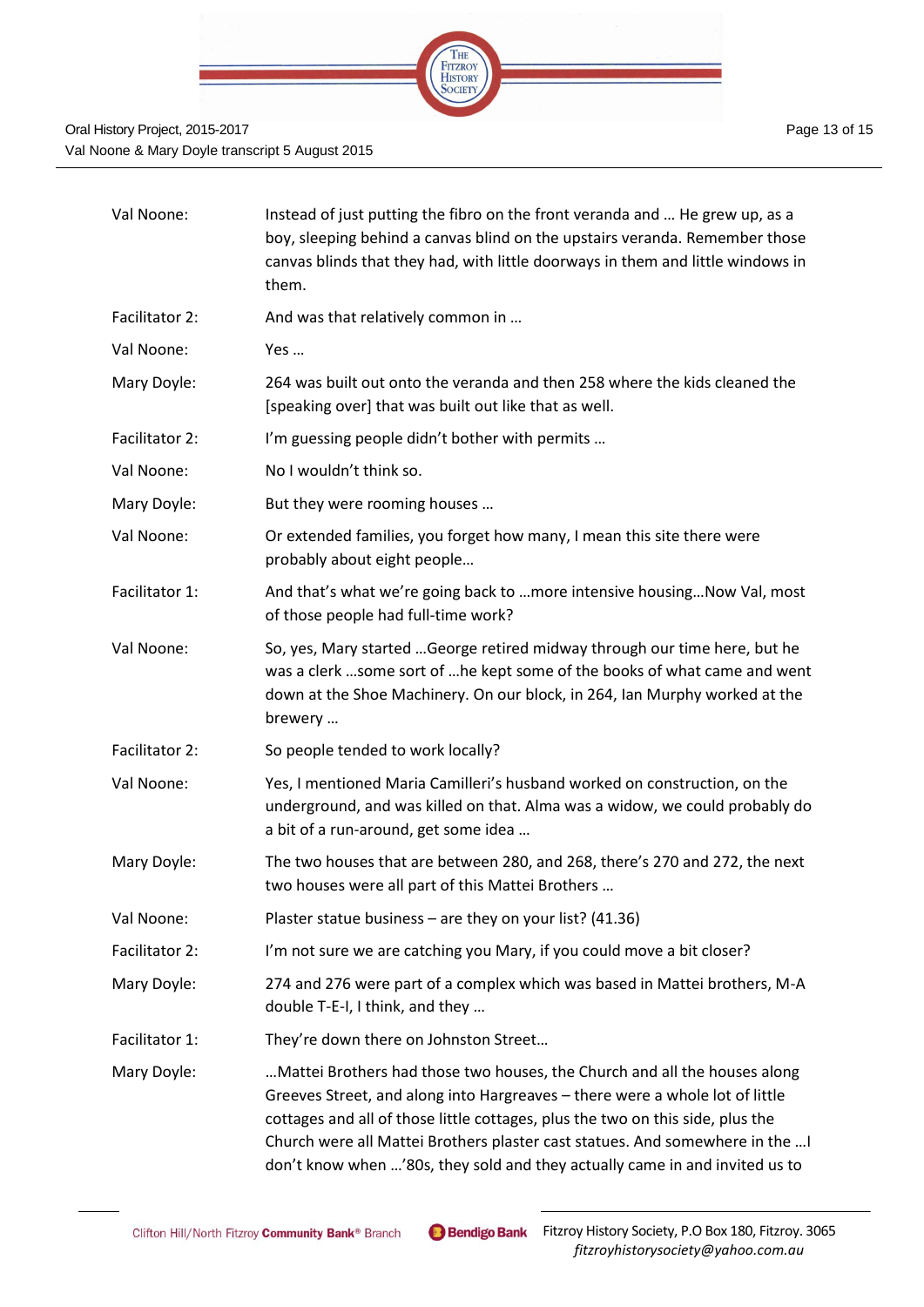

| see what it was like. So we went in and saw that it had been a church. You        |  |
|-----------------------------------------------------------------------------------|--|
| could tell it had been a church, it was still a church, just left  filled up with |  |
| statues of Our Lady and the Sacred Heart and all the ones that we'd all known     |  |
| when we were kids.                                                                |  |

Val Noone: And you know, also lions and Greek goddesses and stuff

- Facilitator 2: And so they were all still separate? They weren't joined up inside?
- Mary Doyle: Oh no these were separate, these other houses all remained separate and I don't know whether they've sold them, but they've certainly done them all up and they're all private …

Val Noone: They're all leased

Facilitator 1: You mentioned John Cantor, now he was in textiles wasn't he, and down opposite Safeway in that stretch there was a big fabric, textile place there?

Val Noone: That was Blooms

Mary Doyle: Bloom? Bloom? Just here? After it stopped being shoes, it became Blooms textile. But they only had the front bit. Then [talking over]

Val Noone: We fought the council and VCAT about Blooms because …

Facilitator 1: Blooms was still there in 1991

Val Noone: yeh yeh yeh

Mary Doyle: If you went upstairs onto our balcony you would be able to see the four storey building which was Blooms, this little house, one house here which … that's the only one that hasn't really been done up. And then two big houses beyond there that were done up to …like we were all sort of overwhelmed. It was the first time that …those two grey places – they are enormous. And they were saying "it's a full European kitchen, it was the first time they were selling things of that. (45:01)

> Well the memory of this, I don't remember too much about it, except that one summer night I'm sitting at the counter here, and I'm sitting there and Val's upstairs watching the tennis and I hear screaming, a woman screaming and I call out to Val – or he hears it – and anyhow, Val goes racing around the corner and I ring the police. And we were assuming this woman's been attacked, or you know or something and I don't know at what point Val finds out, but she has come in and found her husband, or partner, had hanged himself. Aahhh and she found him in there. And he turns out to have been the brother of the guy who used to own the Church.

Val Noone: Yes Cantor I think. Yes we need to check that name 'Cantor' - and I'll do that for you. Because I don't want to give you the wrong …